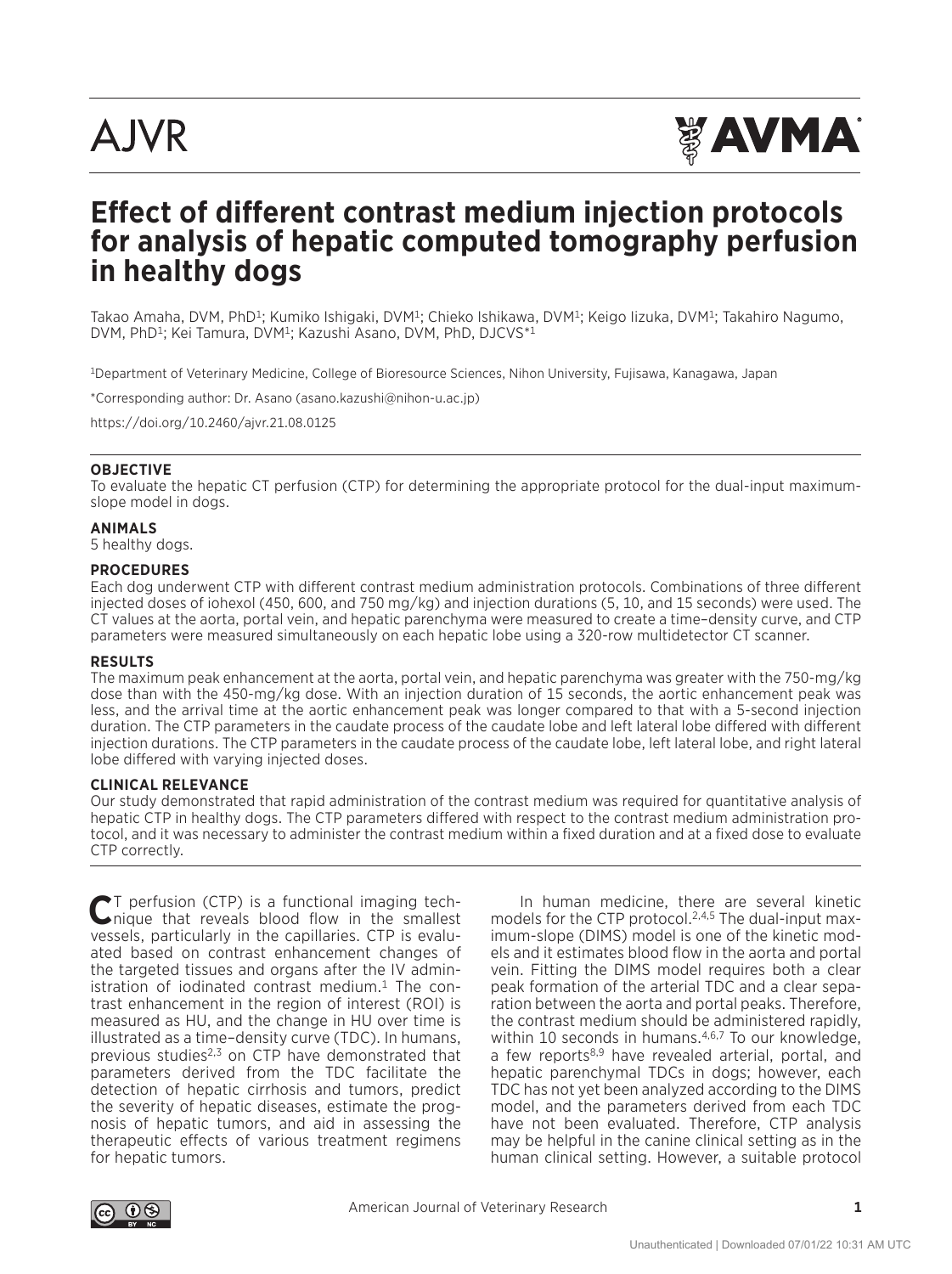of contrast medium administration is still unclear for fitting the DIMS model in canine hepatic CTP.

CTP requires the dynamic image acquisition of a fixed volume over time. Recently, the development of a 320-row multidetector CT (MDCT) scanner has enabled the capture of images with a 16-cm width in one scanner rotation. Furthermore, the fewer numbers of detectors in MDCT are the smaller tissue volume, which can be analyzed. Thus, 320-row MDCT allows CTP analysis with a width of 16 cm, making it possible to cover the entire liver in most dogs. A previous study10 has shown CTP variables measured using single-row detector CT in healthy dogs; however, CTP was analyzed with one axial slice image. Therefore, hepatic CTP has yet to be analyzed in each lobe. Mogicato et al<sup>11</sup> have reported that many tributaries of portal veins primarily supply the right lateral lobe and caudate process of the caudate lobe, and, secondarily, the left lateral lobe, left medial lobe, and quadrate lobe. Therefore, we hypothesized that the parameters derived from hepatic CTP would reveal different values in different lobes.

This study aimed to evaluate hepatic CTP to determine the appropriate protocol for the DIMS model specifically in dogs. We investigated different injection doses and speeds of contrast medium to verify TDC parameters in the aorta, portal vein, and hepatic lobes.

# **Materials and Methods**

## **Animals**

Five healthy Beagles (sexually intact females, 1 year old, 9.2–10.6 kg) were used. All procedures involving the dogs were performed according to the Guidelines for Proper Conduct of Animal Experiments (Science Council of Japan) and were approved by the Nihon University Animal Care and Use Committee (Accession No. AP16B003). For all dogs, the results of a clinical physical examination, CBC, serum biochemical analysis, thoracic and abdominal radiographic examination, and abdominal ultrasound examination were assessed, and there were no abnormalities.

## **CT procedures**

In all dogs, a 22- or 18-gauge catheter was placed in the cephalic vein. Each dog was premedicated with butorphanol tartrate (0.2 mg/kg, IV), and endotracheal intubation was performed after induction with propofol. General anesthesia was maintained by mechanical ventilation with isoflurane (1.5% to 2%) and oxygen (2  $L/min$ ). For all dogs, anesthesia was continued for at least 30 minutes before CT was performed. All dogs were positioned in ventral recumbency, and all scans were obtained using a 320-row MDCT scanner (Aquilion One; Canon Medical Systems Co). Iohexol (300 mg/mL) (Ioverin 300; Teva Pharma Japan Inc) was administered via a catheter placed in the cephalic vein with a power injector (Auto Enhance A-60; Nemoto Kyorindo Co), and 5 CT scans were performed on different days using the crossover method with a different contrast medium injection protocol. The 450-, 600-, or 750-mg iohexol/kg dose of contrast medium was administered over 10 seconds, and the 600-mg/kg dose was administered over 5 or 15 seconds. A temporal scan of the same location (volume scan) was performed. One scan covered the area from the diaphragm to the caudal side within 16 cm (about the left kidney). The scans were initiated at the same time the contrast medium was injected. The scan was performed intermittently 41 times in 1 minute (the rotation time was 0.5 second and the interval time was 1.0 second). The scan was performed with expiratory breath-hold, and CT scans were reconstructed with smoothing but without beam-hardening correction. The other scanning parameters were as follows: slice thickness, 0.5 mm; reconstruction interval, 0.5 mm; x-ray tube potential, 100 kV; and x-ray tube current, 100 mA.

## **Time–density curve analysis**

The TDC was generated by one veterinarian (TA). Before TDC analysis, body registration was performed to correct motion between the dynamic volumes using a software program (Body Registration; Canon Medical Systems Co). The contrast value was recorded in HU, and all scans were measured at the aorta (T13 region), main portal vein (between the junction of the gastroduodenal vein and the bifurcation of the portal right branch), and hepatic parenchyma to create a TDC. The ROI was placed manually and sized at approximately 70% to 80% of the sectional area of the vessel. For the hepatic parenchyma, the ROI was as large as possible while avoiding the vessels on CT scans. The contrast value of the hepatic parenchyma was determined by averaging the contrast value of all hepatic lobes (ie, right lateral lobe, caudate process of the caudate lobe, right medial lobe, quadrate lobe, papillary process of the caudate lobe, left medial lobe, left lateral lobe). The parameters were determined from the TDC as follows: arrival time at the aortic enhancement appearance (T-AEA, measured in seconds), aortic enhancement peak (AEP, measured in HU), arrival time at the aortic enhancement peak (T-AEP, measured in seconds), arrival time at the portal venous enhancement appearance (T-PEA, measured in second), portal venous enhancement peak (PEP, measured in HU), arrival time at the portal venous enhancement peak (T-PEP, measured in seconds), arrival time at the hepatic parenchymal enhancement appearance (T-HEA, measured in seconds), hepatic parenchymal enhancement peak (HEP, measured in HU), and arrival time at the hepatic parenchymal enhancement peak (T-HEP, measured in seconds).

### **Computed tomography perfusion analysis**

CTP analysis was performed by a veterinarian (TA). Before the CTP analysis, body registration was performed using a software program (Body Registration; Canon Medical Systems Co). CTP analysis was performed using the body perfusion software available on the CT scanner (Body Perfusion; Canon Medical Systems Co), and the DIMS model was used for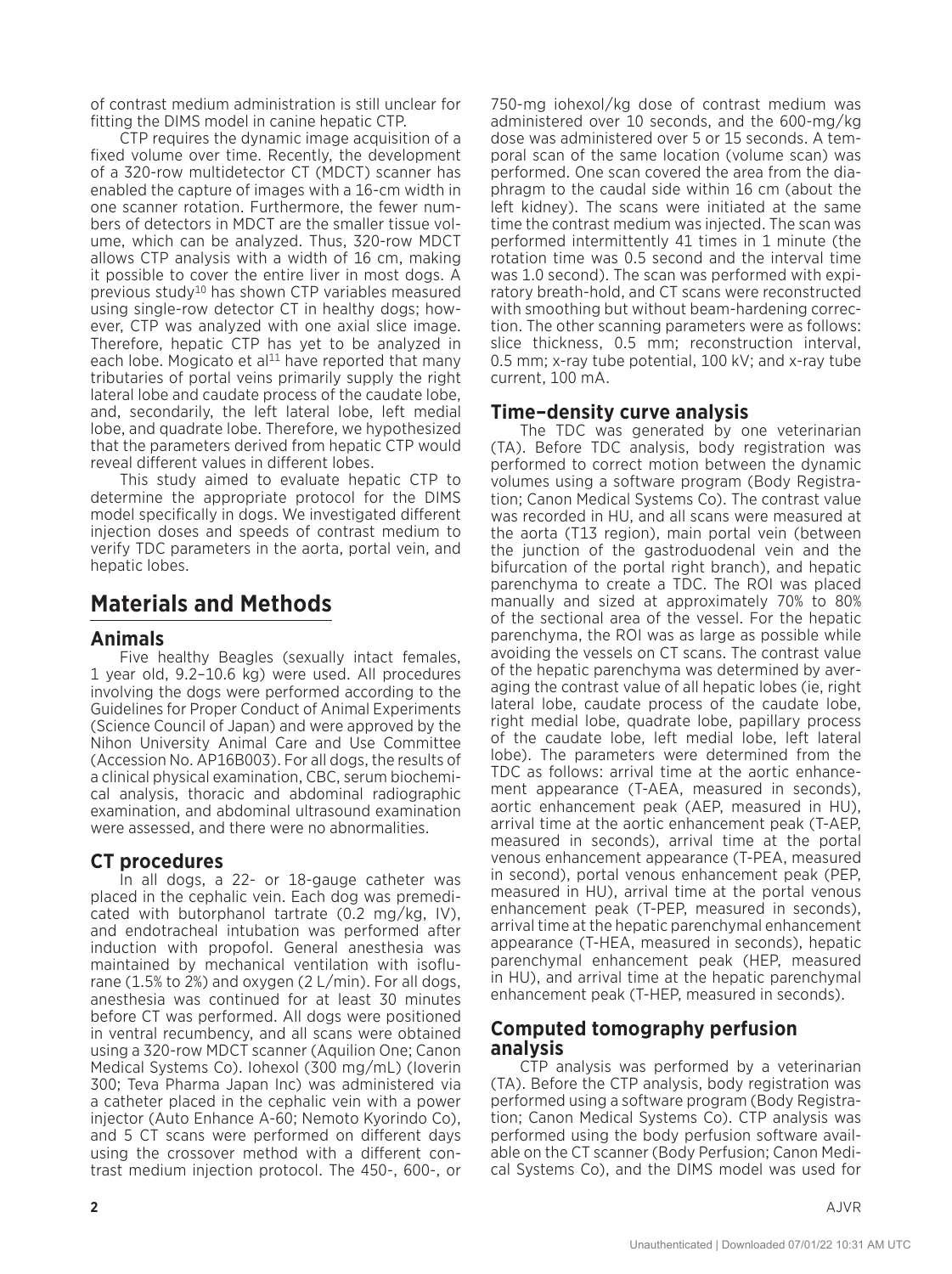hepatic CTP analysis. In each hepatic lobe, hepatic arterial blood flow (HAF, measured in milliliters per minute per 100 mL) and portal venous blood flow (PVF, measured in milliliters per minute per 100 mL) were measured, and the hepatic perfusion index (HPI, measured as a percentage) was calculated as follows: HAF/(HAF + PVF) X 100. To measure each parameter, the circular ROI was placed manually as large as possible while still excluding blood vessels. All measurements were performed 5 times for 1 hepatic lobe, and the average was used for data analysis.

### **Data analysis**

All data are presented as median (range). Statistical tests were performed using commercially available statistical software (GraphPad Prism version 6.0 for Macintosh; Graph Pad Software Inc). Comparisons were performed of TDC parameters or CTP values among the 450-, 600-, and 750-mg/kg injected doses and among the 5-, 10-, and 15-second injection durations of the contrast medium. *P* < 0.05 was considered statistically significant.

## **Results**

## **Time–density curve analysis**

The TDC parameters for the 10-second injection duration of the contrast medium doses of 450, 600, and 750 mg iohexol/kg were summarized **(Table 1)**. An increased volume of contrast medium led to an upward shift in arterial, portal, and hepatic parenchymal TDCs. The AEP for the 450-mg/kg injected dose was 683.0 HU (602.9 to 775.8 HU), which was significantly less than the HU from the injected dose of 750 mg/kg (1,178.4 HU [802.6 to 1039.7 HU], *P* = 0.005). Similarly, the PEP and the HEP for the 450-mg/kg dose were significantly less than those measured in the 750-mg/kg protocol (201.0 HU [179.7 to 229.2 HU] vs. 324.3 HU [248.5 to 305.6 HU], P = 0.013 and 130.0 HU [128.3 to 140.5 HU] vs. 173.3 HU [163.4 to 194.9 HU], *P* = 0.005, respectively). The other parameters—T-AEP, T-AEA, T-PEP, T-PEA, T-HEP, and T-HEA—did not differ significantly with respect to contrast medium injection duration.

The TDC parameters for the injection durations of 5, 10, and 15 seconds at a contrast medium dose of 600 mg/kg were summarized **(Table 2)**. An increased contrast median injection duration led to a downward and rightward shift of the arterial TDC. The median (range) T-AEP for the 5-second injection duration was 14.4 seconds (14.4 to 19.0 seconds), which was significantly shorter than for the 15-second injection duration (23.6 seconds [22.1 to 23.6 seconds],  $P = 0.008$ ). The median AEP was significantly  $(P = 0.005)$  greater for the 5-second injection duration than for the 15-second injection duration (1,105.7 HU [947.0 to 1214.6 HU] and 732.6 HU [661.6 to 822.8 HU], respectively). The hepatic parenchymal TDC was shifted upward as the injection duration increased. The median T-HEA was 12.8 seconds (11.3 to 17.5 seconds) for the 5-second contrast medium injection duration, which was significantly (*P* = 0.008) shorter than the 15-second injection duration (22.1 seconds [20.6 to 25.2 seconds]). The median HEP in which the contrast medium injection duration was 5 seconds was 154.3 HU (138.9 to 162.3 HU), which was significantly  $(P = 0.03)$  less than the 15-second injection duration (163.2 HU [144.4 to 169.2 HU]). The other parameters, including T-AEA, PEP, T-PEP, T-PEA, and T-HEP, did not differ significantly with respect to the contrast medium injection duration.

#### **Computed tomography perfusion analysis**

Values of CTP variables were summarized **(Tables 3 and 4)**. In comparing the doses of injected contrast medium, the median HAF in the caudate process of the caudate lobe was significantly (*P* = 0.03) greater with the 450-mg/kg dose than with the 600-mg/kg dose (31.5 mL/min/100 mL

**Table 1**—Median (range) time–density curve parameters for evaluation of hepatic computed tomography perfusion in 5 healthy dogs, by dose of injected contrast medium (iohexol)

| <b>Parameter</b>   | lohexol, 450 mg/kg               | lohexol, 600 mg/kg    | lohexol, 750 mg/kg      |
|--------------------|----------------------------------|-----------------------|-------------------------|
| Aorta              |                                  |                       |                         |
| AEP (HU)           | 683.0 (602.9-775.8) <sup>a</sup> | 947.6 (802.6-1,039.7) | 1,178.4 (802.6-1,039.7) |
| $T-AEP(s)$         | $17.5(15.9-20.6)$                | 19.0 (15.9–20.6)      | $19.0(17.5-22.1)$       |
| $T-AEA(s)$         | $9.7(8.2 - 12.8)$                | $9.7(6.6 - 11.3)$     | $11.3(8.2 - 12.8)$      |
| Portal vein        |                                  |                       |                         |
| PEP (HU)           | 201.0 (179.7-229.2) <sup>a</sup> | 271.6 (248.5-305.6)   | 324.3 (248.5-305.6)     |
| $T-PEP(s)$         | $31.4(29.8-40.2)$                | 34.5 (31.4–37.6)      | 32.9 (31.4–39.1)        |
| $T-PEA(s)$         | $19.0(17.5-20.6)$                | $19.0(17.5-22.1)$     | $22.1(17.5-26.7)$       |
| Hepatic parenchyma |                                  |                       |                         |
| HEP (HU)           | 130.0 (128.3-140.5) <sup>a</sup> | 156.1 (137.6-168.2)   | 173.3 (163.4-194.9)     |
| $T-HEP(s)$         | $51.5(43.7-57.6)$                | 54.6 (48.4–56.1)      | $62.3(42.2 - 62.3)$     |
| $T-HEA(S)$         | $12.8(11.3-19.6)$                | $17.5(11.3-19.0)$     | 19.0 (15.9-22.1)        |

AEP = aortic enhancement peak; HEP = hepatic parenchymal enhancement peak; PEP = portal venous enhancement peak; T-AEA = arrival time at the aortic enhancement appearance; T-AEP = arrival time at the aortic enhancement peak; T-HEA = arrival time at the hepatic parenchymal enhancement appearance; T-HEP = arrival time at the hepatic parenchymal enhancement peak; T-PEA = arrival time at the portal venous enhancement appearance; T-PEP = arrival time at the portal venous

enhancement peak.<br><sup>a</sup>Value is significantly (*P* < 0.05) less than for the 750-mg/kg injected dose.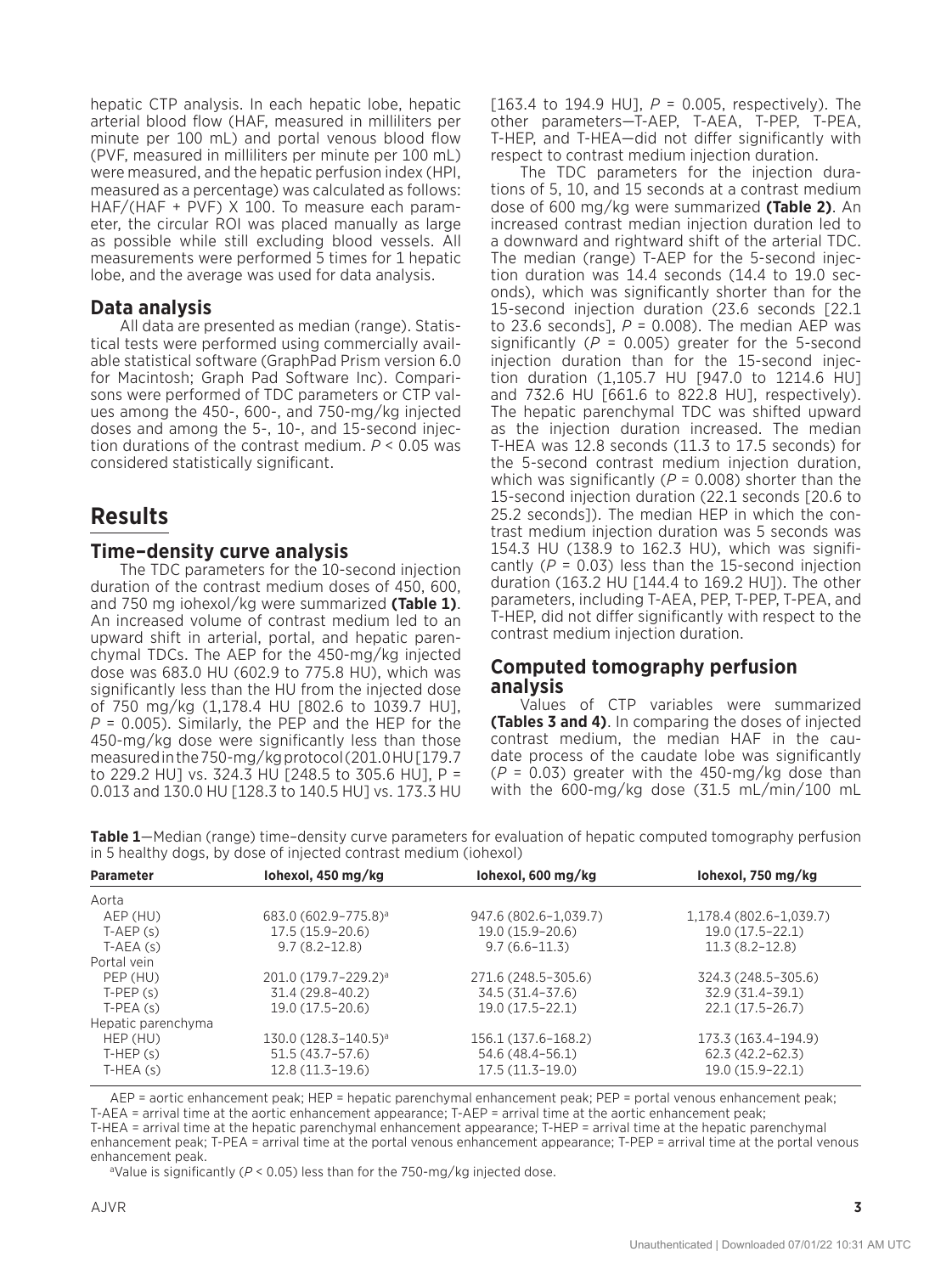**Table 2**—Median (range) time–density curve parameters by contrast medium injection duration.

| <b>Parameter</b>   | 5 s                                   | 10 <sub>s</sub>       | 15 <sub>s</sub>     |
|--------------------|---------------------------------------|-----------------------|---------------------|
| Aorta              |                                       |                       |                     |
| AEP                | $1,105.7(947.0-1,214.6)$ <sup>a</sup> | 947.6 (802.6-1,039.7) | 732.6 (661.6-822.8) |
| T-AEP              | $14.4(14.4-19.0)$ <sup>a</sup>        | 19.0 (15.6–20.6)      | $23.6(22.1 - 23.6)$ |
| T-AEA              | $8.2(6.6-11.3)$                       | $9.7(6.6 - 11.3)$     | $9.7(9.7-11.3)$     |
| Portal vein        |                                       |                       |                     |
| <b>PFP</b>         | 261.2 (207.4-282.6)                   | 271.6 (248.5-305.6)   | 275.4 (222.1-348.4) |
| T-PEP              | 32.9 (26.7–42.2)                      | 34.5 (31.4–37.6)      | 34.5 (32.9–48.4)    |
| T-PFA              | $19.0(14.4 - 22.1)$                   | $19.0(17.5-22.1)$     | $19.0(17.5-20.6)$   |
| Hepatic parenchyma |                                       |                       |                     |
| <b>HEP</b>         | $154.3 (138.9 - 162.3)^a$             | 156.1 (137.6-168.2)   | 163.2 (144.4-169.2) |
| T-HEP              | $56.1(43.7-62.3)$                     | 54.6 (48.4–56.1)      | $56.1(53.0-62.3)$   |
| T-HEA              | $12.8(11.3-17.5)$ <sup>a</sup>        | $17.5(11.3-19.0)$     | 22.1 (20.6-25.2)    |

AEP = aortic enhancement peak; HEP = hepatic parenchymal enhancement peak; PEP = portal venous enhancement peak; T-AEA = arrival time at the aortic enhancement appearance; T-AEP = arrival time at the aortic enhancement peak); T-HEA = arrival time at the hepatic parenchymal enhancement appearance; T-HEP = arrival time at the hepatic parenchymal enhancement peak; T-PEA = arrival time at the portal venous enhancement appearance; T-PEP = arrival time at the portal venous enhancement peak.

<sup>a</sup>Value is significantly ( $P < 0.05$ ) different from that for the 15-second injection duration.

|                  | Table 3-Median (range) parameters of hepatic computed tomography perfusion in each lobe, by dose of injected |
|------------------|--------------------------------------------------------------------------------------------------------------|
| contrast medium. |                                                                                                              |

| <b>Parameter</b>                            | lohexol, 450 mg/kg      | lohexol, 600 mg/kg        | lohexol, 750 mg/kg   |
|---------------------------------------------|-------------------------|---------------------------|----------------------|
| Hepatic arterial blood flow (mL/min/100 mL) |                         |                           |                      |
| Right lateral lobe                          | 29.7 (22.6–55.1)        | 29.4 (13.2-33.3)          | $23.2(14.1-37.6)$    |
| Caudate process of the caudate lobe         | $31.5(24.9-43.5)^a$     | $15.0(11.5-21.4)$         | $21.7(8.3 - 32.5)$   |
| Right medial lobe                           | 34.8 (29.3-58.6)        | $30.5(17.3-40.2)$         | 27.3 (12.5-38.1)     |
| Quadrate lobe                               | 33.5 (24.3-57.7)        | 25.7 (18.6-31.8)          | $23.7(13.1 - 41.3)$  |
| Papillary process of the caudate lobe       | 36.1 (28.7-84.2)        | 30.1 (24.2-33.0)          | 26.1 (17.2-48.0)     |
| Left medial lobe                            | 41.4 (25.9-88.7)        | 26.4 (22.7-34.1)          | 24.9 (16.0-29.0)     |
| Left lateral lobe                           | 27.4 (22.1-44.6)        | 26.0 (14.5-31.8)          | 24.6 (14.3-30.9)     |
| Portal venous blood flow (mL/min/100 mL)    |                         |                           |                      |
| Right lateral lobe                          | 104.7 (85.2-123.8)      | 102.5 (95.5-129.7)        | 112.4 (95.2-135.1)   |
| Caudate process of the caudate lobe         | 95.3 (80.0-104.2)       | 100.8 (87.3-104.5)        | 95.8 (66.0-109.8)    |
| Right medial lobe                           | $91.6(70.6 - 123.1)$    | 93.8 (84.6-155.8)         | 101.4 (72.0-134.1)   |
| Quadrate lobe                               | 92.5 (73.8-101.2)       | 97.3 (75.8–125.9)         | 90.2 (82.4-117.8)    |
| Papillary process of the caudate lobe       | 92.1 (85.9-107.7)       | 91.8 (79.4-93.1)          | 84.0 (64.5-120.8)    |
| Left medial lobe                            | 107.0 (98.3-113.1)      | 103.1 (78.9-149.1)        | $90.8(80.1 - 110.8)$ |
| Left lateral lobe                           | 88.3 (82.1-100.5)       | $101.8(87.1 - 114.6)^{b}$ | 75.3 (73.7–103.2)    |
| Hepatic perfusion index (%)                 |                         |                           |                      |
| Right lateral lobe                          | $21.0(18.0 - 34.6)^{b}$ | 19.2 (11.6-23.8)          | $16.9(12.5-24.1)$    |
| Caudate process of the caudate lobe         | $27.4(20.6 - 33.4)^a$   | $12.5(10.1 - 18.9)$       | $19.5(11.1-25.3)$    |
| Right medial lobe                           | 24.4 (21.1-40.2)        | $22.1(15.5-25.7)$         | 20.0 (14.7-25.0)     |
| Quadrate lobe                               | 25.6 (21.0-41.0)        | $18.5(15.5-25.3)$         | 22.3 (12.2-29.4)     |
| Papillary process of the caudate lobe       | 27.3 (21.1-49.8)        | 24.5 (20.4-29.4)          | 24.2 (20.1-28.3)     |
| Left medial lobe                            | 20.2 (18.1-29.6)        | $17.9(14.2 - 30.3)$       | 20.2 (16.7-23.6)     |
| Left lateral lobe                           | 25.3 (18.1-33.8)        | $20.7(12.1 - 26.7)$       | $21.0(15.1-29.5)$    |

<sup>a</sup>Value is significantly (*P* < 0.05) greater than that for 600 mg/kg. bValue is significantly (*P* < 0.05) greater than that for 750 mg/kg.

[24.9 to 43.5 mL/min/100 mL] vs. 15.0 mL/min/ 100 mL [11.5 to 21.4 mL/min/100 mL], respectively). The median PVF was significantly (*P* = 0.03) greater in the left lateral lobe with an injected contrast medium dose of 600 mg/kg than with a 750-mg/kg dose (101.8 mL/min/100 mL [87.1 to 114.6 mL/min/100 mL] vs. 75.3 mL/min/100 mL [73.7 to 103.2 mL/min/100 mL], respectively). The median HPI in the right lateral lobe with the 450-mg/ kg dose was significantly (*P* = 0.03) greater than that with the 750-mg/kg dose (21.0% [18.0 to 34.6%] vs. 16.9% [12.5 to 24.1%], respectively). The median HPI in the caudate process of the caudate lobe with the 450-mg/kg dose was significantly (*P* = 0.03) greater than that with the 750-mg/kg dose (27.4% [20.6 to 33.4%] vs. 12.5% [10.1 to 18.9%] respectively).

Concerning contrast medium injection duration, the median HAF in the caudate process of the caudate lobe for the 15-second injection duration was significantly (*P* = 0.03) greater than that for the 10-second injection duration (30.6 mL/min/ 100 mL [21.8 to 42.6 mL/min/100 mL] vs. 15.0 mL/ min/100 mL [11.5 to 21.4 mL/min/100 mL], respectively). There were no significant differences in PVF with respect to the contrast medium injection duration. The median HPI in the caudate process of the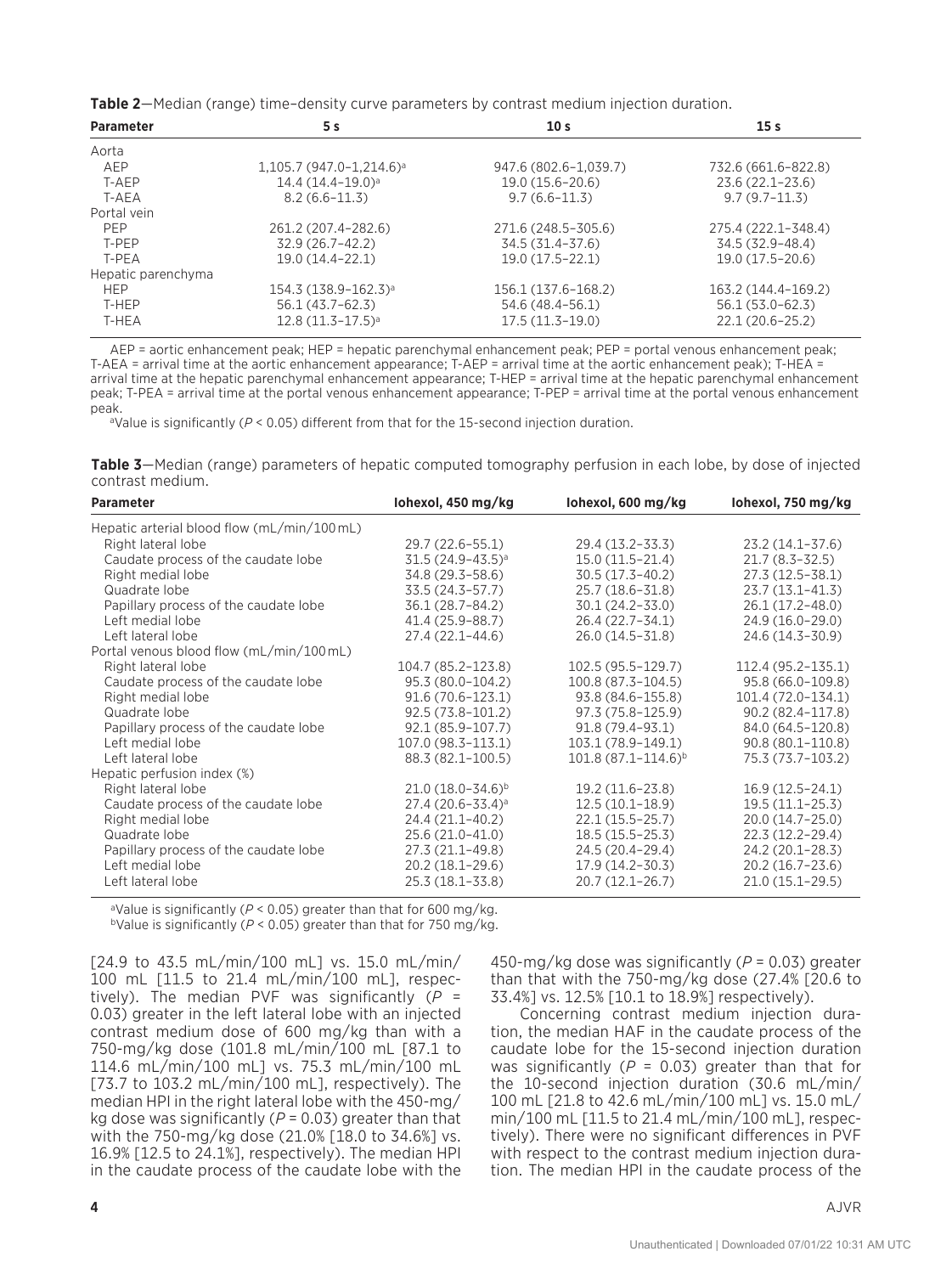**Table 4**—Median (range) parameters of hepatic computed tomography perfusion in each lobe, by contrast medium injection duration.

| <b>Parameter</b>                           | 5 seconds            | 10 seconds                     | 15 seconds          |
|--------------------------------------------|----------------------|--------------------------------|---------------------|
| Hepatic arterial blood flow (mL/min/100mL) |                      |                                |                     |
| Right lateral lobe                         | $22.6(16.7 - 38.7)$  | 29.4 (13.2–33.3)               | $30.4(25.7-42.6)$   |
| Caudate process of the caudate lobe        | $19.2(13.5 - 32.1)$  | $15.0(11.5-21.4)$ <sup>a</sup> | $30.6(21.8-42.6)$   |
| Right medial lobe                          | $21.3(21.0-35.7)$    | $30.5(17.3-40.2)$              | 23.3 (10.9-30.3)    |
| Quadrate lobe                              | 29.0 (15.6-47.6)     | 25.7 (18.6-31.8)               | 29.3 (17.2-39.4)    |
| Papillary process of the caudate lobe      | 27.6 (20.6-39.2)     | $30.1(24.2 - 33.0)$            | 34.4 (25.9-49.0)    |
| Left medial lobe                           | 22.7 (14.9-42.7)     | 26.4 (22.5-34.1)               | 37.3 (15.4-56.1)    |
| Left lateral lobe                          | 25.6 (17.0-30.5)     | 26.0 (14.5-31.8)               | 40.2 (13.6-49.2)    |
| Portal venous blood flow (mL/min/100mL)    |                      |                                |                     |
| Right lateral lobe                         | $97.1(83.3 - 157.1)$ | 102.5 (95.9-129.7)             | $106.3(82.1-121.3)$ |
| Caudate process of the caudate lobe        | 105.4 (68.2-126.0)   | 100.8 (87.3-104.5)             | 111.0 (56.7-120.7)  |
| Right medial lobe                          | $91.3(70.3 - 128.8)$ | 93.8 (84.6-155.8)              | $96.5(66.8-122.2)$  |
| Quadrate lobe                              | 96.4 (67.7-116.3)    | 97.3 (75.8-125.9)              | 96.2 (73.8-116.5)   |
| Papillary process of the caudate lobe      | 77.6 (65.0-142.6)    | 91.8 (79.4-93.1)               | 105.5 (54.5-130.2)  |
| Left medial lobe                           | 95.9 (82.8-146.0)    | 103.1 (78.9-149.2)             | 105.6 (75.6-177.4)  |
| Left lateral lobe                          | 82.7 (69.4-132.4)    | 101.8 (87.1-114.6)             | 107.4 (83.7-158.0)  |
| Hepatic perfusion index (%)                |                      |                                |                     |
| Right lateral lobe                         | 19.3 (14.7–23.6)     | 19.2 (11.6–23.8)               | $21.6(19.4 - 31.1)$ |
| Caudate process of the caudate lobe        | $17.0(15.3 - 21.3)$  | $12.5(10.1-18.9)^a$            | 25.0 (18.4-34.7)    |
| Right medial lobe                          | 19.7 (18.2-26.8)     | $22.1(15.5 - 25.7)$            | $19.5(8.1 - 27.3)$  |
| Quadrate lobe                              | 22.5 (13.6-31.2)     | $18.5(15.5 - 25.3)$            | $21.4(16.5 - 28.4)$ |
| Papillary process of the caudate lobe      | $22.9(20.9 - 32.3)$  | 24.5 (20.4-29.4)               | 24.3 (19.6–39.0)    |
| Left medial lobe                           | 20.4 (12.8–24.0)     | $17.9(14.2 - 30.3)$            | 23.9 (16.9-28.4)    |
| Left lateral lobe                          | $21.7(12.4-27.4)$    | $20.7 (12.1 - 26.7)^a$         | 24.5 (14.1-28.6)    |

<sup>a</sup>Value is significantly ( $P < 0.05$ ) less than that for the 15-second injection duration.

caudate lobe (25.0% [18.7 to 47.7%] vs. 12.5% [10.0 to 21.9%], respectively;  $P = 0.01$ ) and left lateral lobe (24.5% [14.1 to 28.6%] vs. 20.7% [12.1 to 26.7%]; *P* = 0.03) for the 15-second injection duration was significantly greater than values for the 10-second injection duration

Differences in the CTP parameters between the hepatic lobes were observed. The median HPI in the caudate process of the caudate lobe (27.4% [20.6 to 33.4%]) was significantly ( $P = 0.006$ ) greater than that in the left medial lobe (20.2% [18.1 to 29.6%]) for the 10-second injection duration with the 450-mg/ kg protocol. The median HPI in the papillary process of the caudate lobe (24.5% [20.4 to 26.7%] was significantly  $(P = 0.03)$  greater than that in the caudate process of the caudate lobe (12.5% [10.1 to 18.9%]) for the 10-second injection duration with the 600 mg/kg protocol. The median PVF in right lateral lobe (112.4 mL/min/100 mL [95.2 to 135.1 mL/min/100 mL]) was significantly ( $\overline{P}$  = 0.03) greater than in the left lateral lobe (75.3 mL/min/100 mL [73.7 to 103.2 mL/min/100 mL]), in which the dose of the injected contrast medium was 750 mg/kg for a 10-second injection duration.

## **Discussion**

Our study characterized the TDC parameters of aortic, portal venous, and hepatic parenchymal variables in healthy dogs with respect to different contrast medium administration protocols. Our study suggested that the contrast medium injection duration influenced peak enhancement and arrival time to peak enhancement in the arterial TDC. Furthermore, the data suggested that the shorter the contrast medium injection duration, the greater the maximum contrast enhancement and the shorter the arrival time to peak enhancement. These results are supported by the results of previous studies. $8,12-15$ 

Our results also showed that the contrast medium injection duration did not affect portal venous TDC. To fit the DIMS model in CTP analysis, clear peak formation of arterial TDC and separation of aortic TDC and portal venous TDC are required.4,6,7 Therefore, our results suggested that a suitable TDC for the DIMS model was obtained by a shorter contrast medium injection duration. The specific requirements of the shorter contrast medium injection duration are still unclear, and thus further studies in a clinical setting are needed.

Our study showed that the dose of injected contrast medium did not influence the time axis direction of TDC, and a large amount of injected contrast medium resulted in high peak enhancement only in the aorta, portal vein, and hepatic parenchyma. Therefore, our results suggested that to separate the arterial TDC and portal venous TDC clearly in the HU axis, a smaller dose of injected contrast medium would be unsuitable for CTP analysis in dogs. However, this result is inconsistent with current human reports,2,4,5 which suggest that the dose of injected contrast medium should be reduced to avoid imaging noise or beam-hardening artifacts in tissues adjacent to large vessels and to obtain the required short contrast medium administration duration.5 Moreover, the rate of contrast medium injection was increased, and the contrast medium injection rate might exceed the safety range.<sup>16</sup> A large bolus administration of contrast medium with a short duration has the potential risks of IV catheter rupture and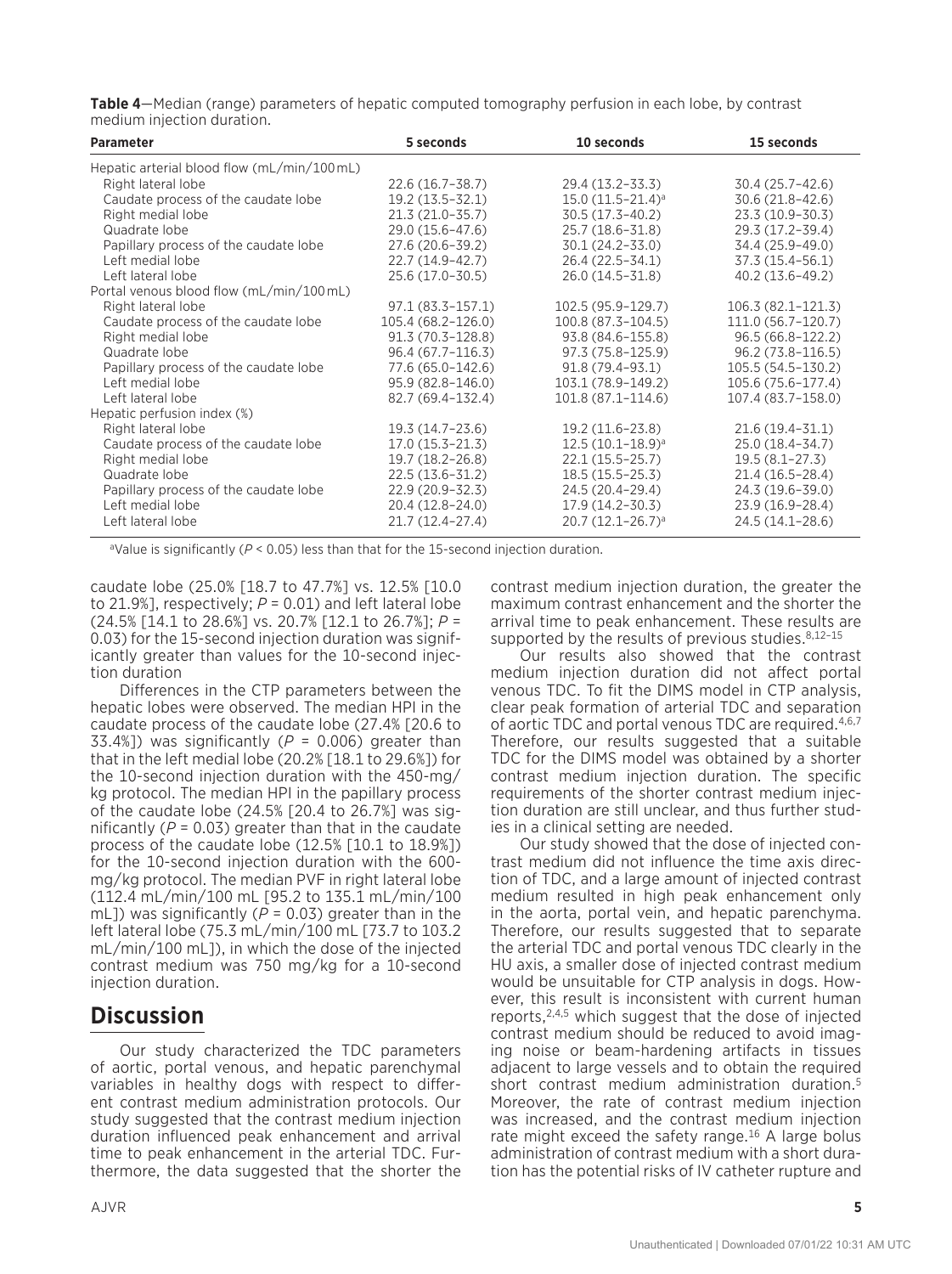extravasation of contrast medium.16 So, it has been recommended that the maximum injection pressure not exceed 150 psi.<sup>16</sup> When a 20-gauge catheter is placed, the contrast injection rate should not exceed 5 mL/s.16 When a 22-gause is used, the maximum injection rate should be 3 mL/s.16

In the DIMS model, the arterial blood flow and PVF are calculated by separating the hepatic parenchymal TDC into the arterial phase and the portal venous phase in the time axis direction.7 Our results showed that the TDC variable in the time axis direction was affected by the contrast medium injection duration, but not by the dose of the injected contrast medium. Therefore, injection duration might be a priority over the dose of injected contrast medium for the contrast medium injection protocol in hepatic CTP in dogs. Further studies in a clinical setting are necessary to define a suitable dose of injected contrast medium in dogs. However, our study suggested that it might be important to deliver the maximum contrast medium dose that can be administered safely within the short injection duration.

Our study showed that the contrast medium injection protocol changed the hepatic CTP values in dogs. To our knowledge, there have been no reports on hepatic CTP variables with respect to the contrast medium administration protocol in dogs. Our study characterized the hepatic CTP values in several protocols and provided baseline data that may be useful in future studies comparing dogs with hepatic diseases. Our results indicated that the dose of injected contrast medium and contrast medium injection duration should be fixed between individuals for an appropriate evaluation of hepatic CTP.

We are unaware of any published reports on the quantitative measurement of hepatic blood flow in each hepatic lobe in dogs. In our study, a suitable contrast medium administration protocol for hepatic CTP analysis in dogs was not identified by directly comparing the CTP-derived hepatic blood flow and the standard method-derived hepatic blood flow (eg, ultrasonic transit-time technology). Although our study did not identify factors that altered the CTP parameters, a few possibilities were considered. Hepatic blood flow is regulated by hepatic artery pressure or hepatic venous pressure to maintain homeostasis,16 and contrast medium administration might cause an increase in arterial pressure or venous pressure.14,17 Therefore, we considered that the CTP values might have been influenced by changes in hemodynamics caused by the administration of the contrast medium. As another possibility, the greater concentration of contrast medium produces more prominent beam-hardening artifacts in tissues adjacent to large vessels, and the total iodine dose injected should range within approximately 12 to 18 g and be limited to a maximum of 0.5 to 0.8 mL/ kg in human medicine.<sup>5</sup> Therefore, we considered that the beam-hardening artifacts might influence the CTP values in adjacent tissue or large vessels under the shorter duration or larger doses of contrast medium injection. Although our results showed differences in CTP parameters among hepatic lobes,

these significant differences might have been caused by the changes in the CTP values for each hepatic lobe concerning the contrast medium administration protocols.

In conclusion, CTP analyses were feasible for all contrast medium administration protocols in the healthy dogs of our study. Our study characterized the TDC variables of the aorta, portal vein, and hepatic lobes using different contrast medium injection protocols. Our study demonstrated that rapid administration of the contrast medium was required for quantitative analysis of hepatic CTP. The CTP parameters differed with respect to the contrast medium administration protocol, and it was necessary to administer the contrast medium within a fixed duration and at a fixed dose to evaluate CTP correctly. These data may prove useful as baseline values in future studies or as standard bases in comparing data from dogs with hepatic diseases.

# **Acknowledgments**

No third-party funding or support was received in connection with this study, or the writing or publication of the manuscript. The authors declare there were no conflicts of interest.

# **References**

- 1. García-Figueiras R, Goh VJ, Padhani AR, et al. CT perfusion in oncologic imaging: a useful tool? *AJR Am J Roentgenol.* 2013;200(1):8–19. doi:10.2214/AJR.11.8476.
- 2. Kim SH, Kamaya A, Willmann JK. CT Perfusion of the liver: principles and applications in oncology. *Radiology*. 2014;272(2):322–344. doi:10.1148/radiol.14130091.
- 3. Ogul H, Kantarci M, Genc B, et al. Perfusion CT imaging of the liver: review of clinical applications. *Diagn Interv Radiol.* 2014;20(5):379–389. doi:10.5152/dir.2014.13396.
- 4. Klotz E, Haberland U, Glatting G, et al. Technical prerequisites and imaging protocols for CT perfusion imaging in oncology. *Eur J Radiol.* 2015;84(12):2359–2367. doi:10.1016/j.ejrad.2015.06.010.
- 5. Miles KA, Lee TY, Goh V, et al. Experimental Cancer Medicine Centre Imaging Network Group. Current status and guidelines for the assessment of tumour vascular support with dynamic contrast-enhanced computed tomography. *Eur Radiol.* 2012;22(7):1430–1441. doi:10.1007/s00330- 012-2379-4.
- Miles KA. Perfusion CT for the assessment of tumour vascularity: which protocol? *BJR*. 2003;76:(suppl 1): S36–S42. doi:10.1259/bjr/18486642.
- 7. Miles KA, Hayball MP, Dixon AK. Functional images of hepatic perfusion obtained with dynamic CT. *Radiology.* 1993;188(2):405–411. doi:10.1148/radiology.188.2. 8327686.
- 8. Han JK, Kim AY, Lee KY, et al. Factors influencing vascular and hepatic enhancement at CT: experimental study on injection protocol using a canine model. *J Comput Assist Tomogr.* 2000;24:400–406doi:10.1097/00004728- 200005000-00008.
- 9. Choi SY, Lee I, Seo JW, et al. Optimal scan delay depending on contrast material injection duration in abdominal multi-phase computed tomography of pancreas and liver in normal Beagle dogs. *J Vet Sci.* 2016;17(4):555–561. doi:10.4142/jvs.2016.17.4.555.
- 10. Zwingenberger AL, Shofer FS. Dynamic computed tomographic quantitation of hepatic perfusion in dogs with